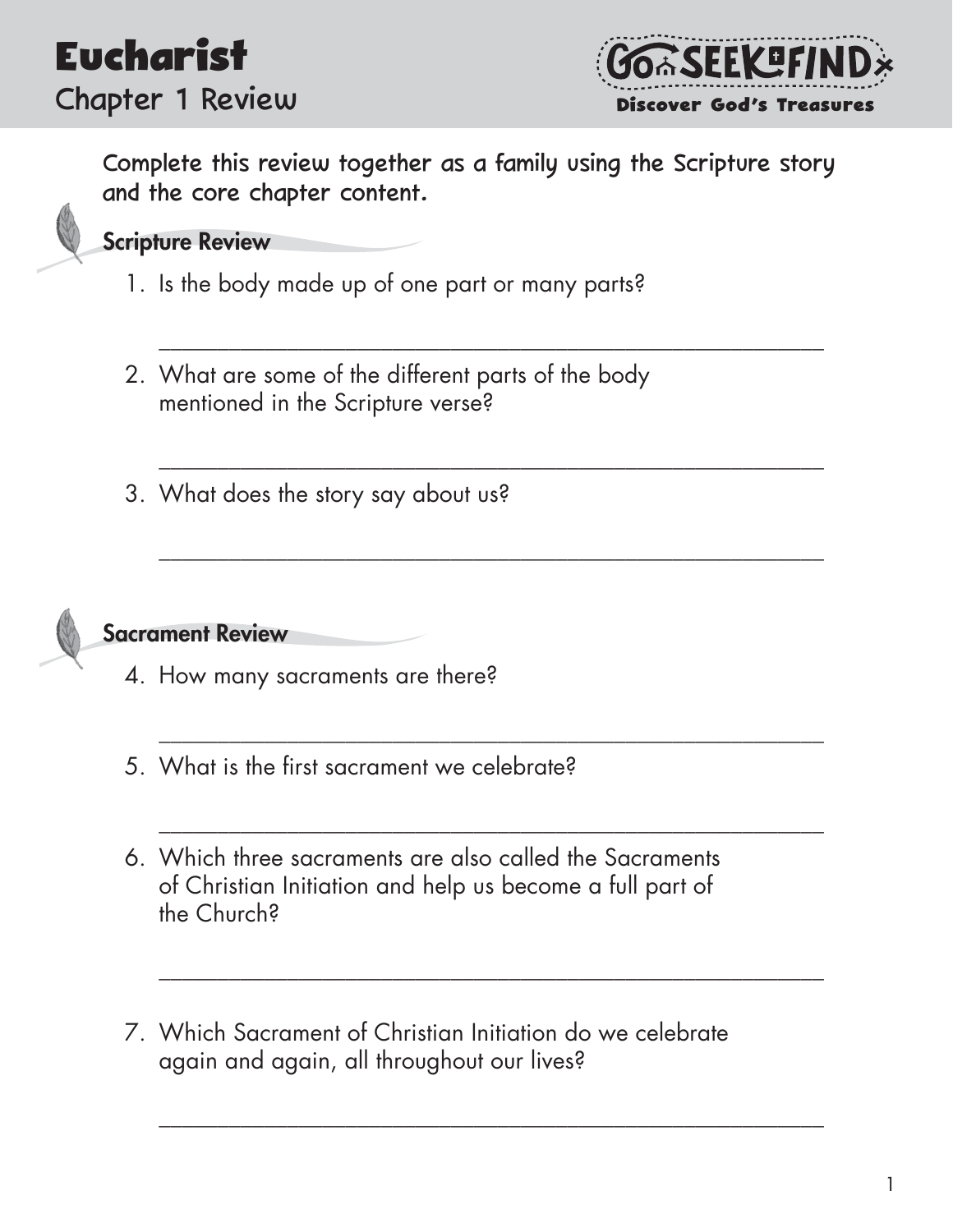



\_\_\_\_\_\_\_\_\_\_\_\_\_\_\_\_\_\_\_\_\_\_\_\_\_\_\_\_\_\_\_\_\_\_\_\_\_\_\_\_\_\_\_\_\_\_\_\_\_\_\_\_\_\_\_\_\_

\_\_\_\_\_\_\_\_\_\_\_\_\_\_\_\_\_\_\_\_\_\_\_\_\_\_\_\_\_\_\_\_\_\_\_\_\_\_\_\_\_\_\_\_\_\_\_\_\_\_\_\_\_\_\_\_\_

\_\_\_\_\_\_\_\_\_\_\_\_\_\_\_\_\_\_\_\_\_\_\_\_\_\_\_\_\_\_\_\_\_\_\_\_\_\_\_\_\_\_\_\_\_\_\_\_\_\_\_\_\_\_\_\_\_

\_\_\_\_\_\_\_\_\_\_\_\_\_\_\_\_\_\_\_\_\_\_\_\_\_\_\_\_\_\_\_\_\_\_\_\_\_\_\_\_\_\_\_\_\_\_\_\_\_\_\_\_\_\_\_\_\_

\_\_\_\_\_\_\_\_\_\_\_\_\_\_\_\_\_\_\_\_\_\_\_\_\_\_\_\_\_\_\_\_\_\_\_\_\_\_\_\_\_\_\_\_\_\_\_\_\_\_\_\_\_\_\_\_\_

\_\_\_\_\_\_\_\_\_\_\_\_\_\_\_\_\_\_\_\_\_\_\_\_\_\_\_\_\_\_\_\_\_\_\_\_\_\_\_\_\_\_\_\_\_\_\_\_\_\_\_\_\_\_\_\_\_

#### Scripture Review

- 1. How many loaves were there at the beginning?
- 2. How many fish were there at the beginning?
- 3. What did Jesus do in the story?



Sacrament Review

- 4. Where do we receive the Eucharist?
- 5. What is the part of the Mass that occurs at the beginning?
- 6. What is the part of the Mass when we listen to the readings from the Bible?
- 7. What is the part of the Mass where the gifts of bread and wine become the Body and Blood of Jesus and we receive Holy Communion?
- 8. What part of the Mass occurs at the end where the priest blesses us and reminds us that when we leave, we are called to serve God and others.

\_\_\_\_\_\_\_\_\_\_\_\_\_\_\_\_\_\_\_\_\_\_\_\_\_\_\_\_\_\_\_\_\_\_\_\_\_\_\_\_\_\_\_\_\_\_\_\_\_\_\_\_\_\_\_\_\_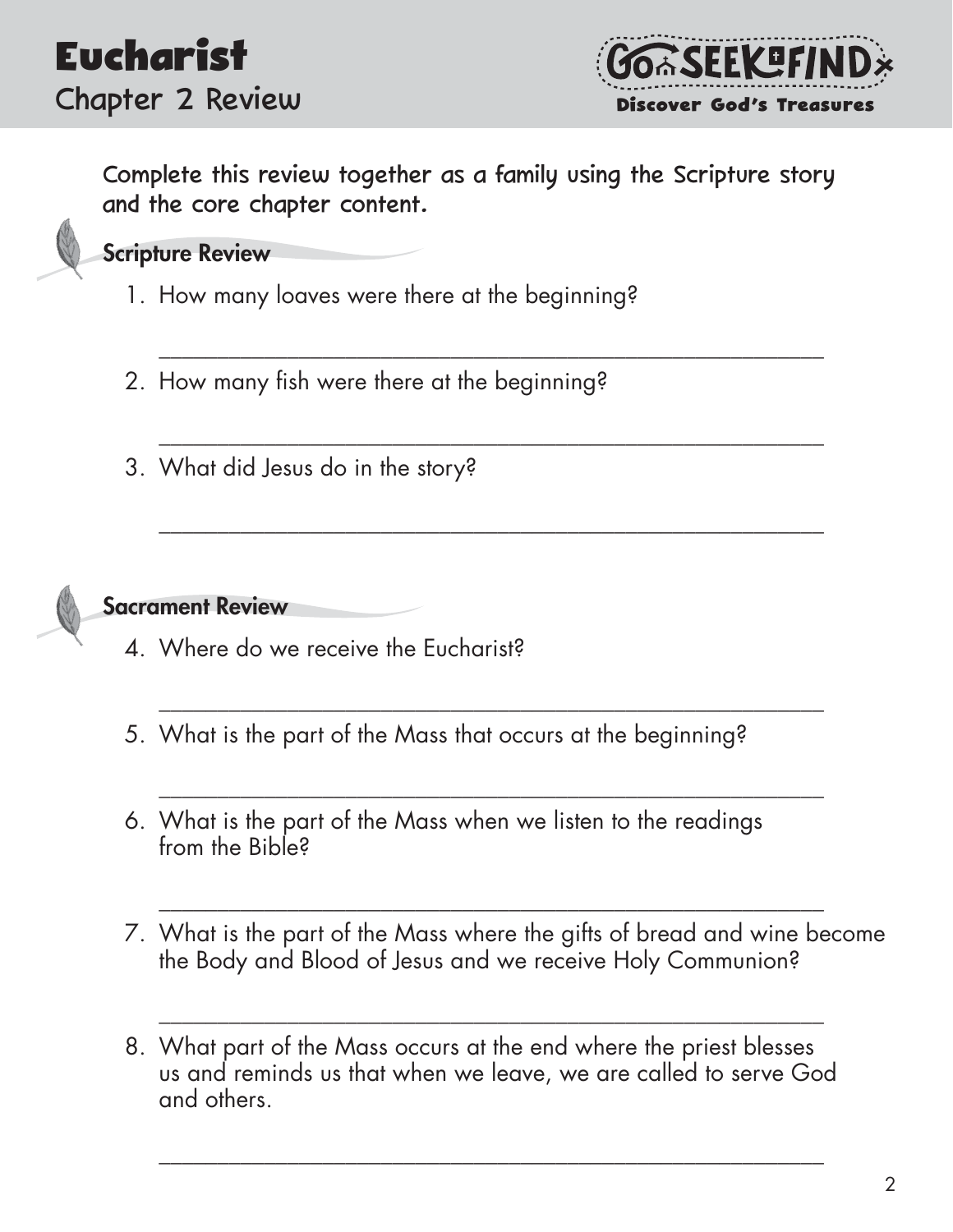



\_\_\_\_\_\_\_\_\_\_\_\_\_\_\_\_\_\_\_\_\_\_\_\_\_\_\_\_\_\_\_\_\_\_\_\_\_\_\_\_\_\_\_\_\_\_\_\_\_\_\_\_\_\_\_\_\_

\_\_\_\_\_\_\_\_\_\_\_\_\_\_\_\_\_\_\_\_\_\_\_\_\_\_\_\_\_\_\_\_\_\_\_\_\_\_\_\_\_\_\_\_\_\_\_\_\_\_\_\_\_\_\_\_\_

\_\_\_\_\_\_\_\_\_\_\_\_\_\_\_\_\_\_\_\_\_\_\_\_\_\_\_\_\_\_\_\_\_\_\_\_\_\_\_\_\_\_\_\_\_\_\_\_\_\_\_\_\_\_\_\_\_



## Scripture Review

- 1. What does it mean to be merciful?
- 2. What does "pure in heart" mean?
- 3. What are some of the things Jesus says will bring happiness?



# Sacrament Review

- 4. What prayer do we pray during the Introductory Rites at Mass in which we ask for God's forgiveness?
- 5. Why do we pray a prayer for forgiveness at the beginning of Mass?

\_\_\_\_\_\_\_\_\_\_\_\_\_\_\_\_\_\_\_\_\_\_\_\_\_\_\_\_\_\_\_\_\_\_\_\_\_\_\_\_\_\_\_\_\_\_\_\_\_\_\_\_\_\_\_\_\_

\_\_\_\_\_\_\_\_\_\_\_\_\_\_\_\_\_\_\_\_\_\_\_\_\_\_\_\_\_\_\_\_\_\_\_\_\_\_\_\_\_\_\_\_\_\_\_\_\_\_\_\_\_\_\_\_\_

\_\_\_\_\_\_\_\_\_\_\_\_\_\_\_\_\_\_\_\_\_\_\_\_\_\_\_\_\_\_\_\_\_\_\_\_\_\_\_\_\_\_\_\_\_\_\_\_\_\_\_\_\_\_\_\_\_

- 6. What are some of the words we say in the Penitential Act?
- 7. When we receive the Eucharist, we are forgiven our less serious (venial) sins, and we are strengthened to resist serious sins that separate us from God. What is another name for these serious sins?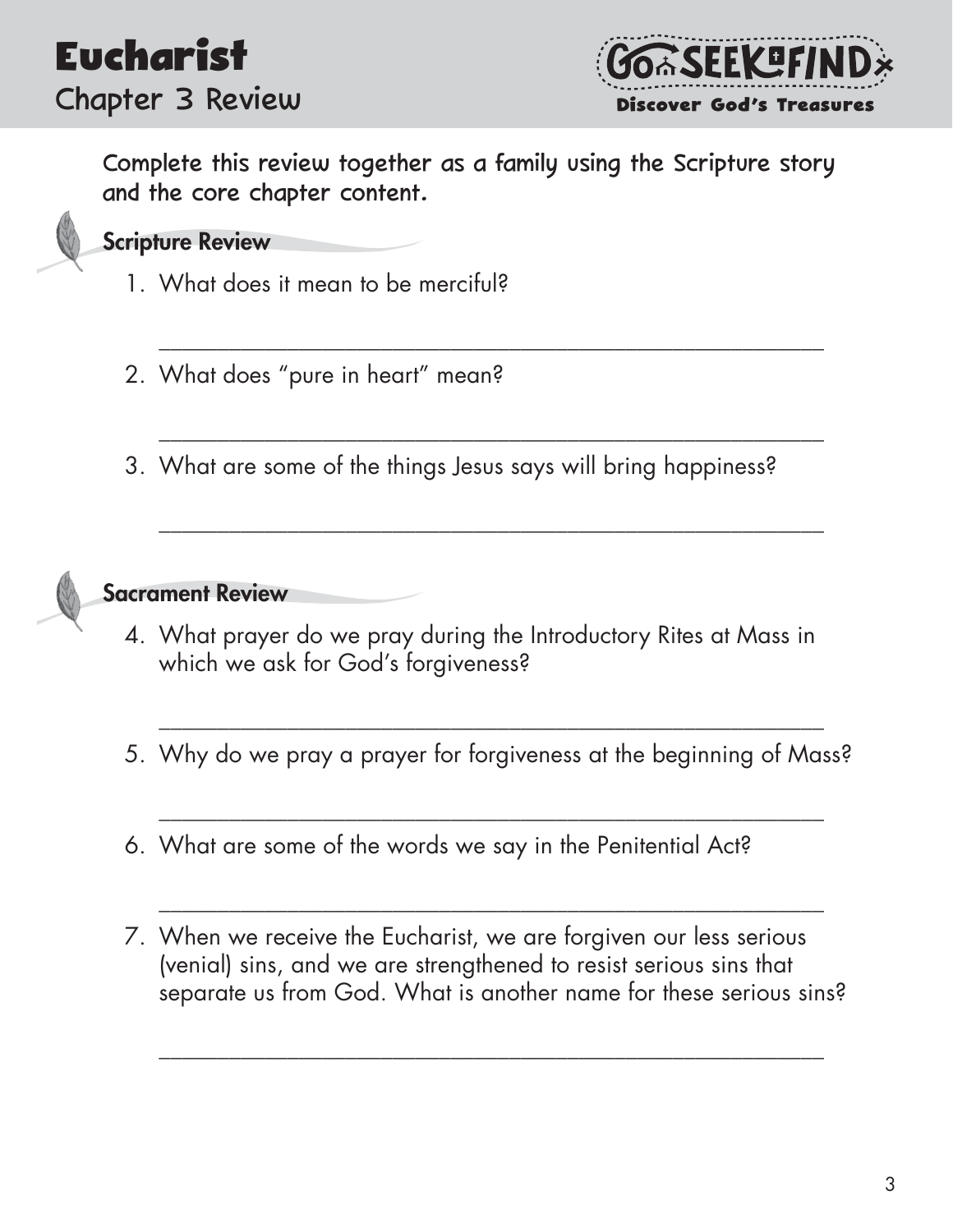





## Scripture Review

- 1. How many times does the Scripture passage mention the words *thankful, thanks,* or *thanksgiving*?
- 2. Where does the Scripture passage say that Christ's message must live?

\_\_\_\_\_\_\_\_\_\_\_\_\_\_\_\_\_\_\_\_\_\_\_\_\_\_\_\_\_\_\_\_\_\_\_\_\_\_\_\_\_\_\_\_\_\_\_\_\_\_\_\_\_\_\_\_\_

\_\_\_\_\_\_\_\_\_\_\_\_\_\_\_\_\_\_\_\_\_\_\_\_\_\_\_\_\_\_\_\_\_\_\_\_\_\_\_\_\_\_\_\_\_\_\_\_\_\_\_\_\_\_\_\_\_

\_\_\_\_\_\_\_\_\_\_\_\_\_\_\_\_\_\_\_\_\_\_\_\_\_\_\_\_\_\_\_\_\_\_\_\_\_\_\_\_\_\_\_\_\_\_\_\_\_\_\_\_\_\_\_\_\_

\_\_\_\_\_\_\_\_\_\_\_\_\_\_\_\_\_\_\_\_\_\_\_\_\_\_\_\_\_\_\_\_\_\_\_\_\_\_\_\_\_\_\_\_\_\_\_\_\_\_\_\_\_\_\_\_\_

\_\_\_\_\_\_\_\_\_\_\_\_\_\_\_\_\_\_\_\_\_\_\_\_\_\_\_\_\_\_\_\_\_\_\_\_\_\_\_\_\_\_\_\_\_\_\_\_\_\_\_\_\_\_\_\_\_

\_\_\_\_\_\_\_\_\_\_\_\_\_\_\_\_\_\_\_\_\_\_\_\_\_\_\_\_\_\_\_\_\_\_\_\_\_\_\_\_\_\_\_\_\_\_\_\_\_\_\_\_\_\_\_\_\_

\_\_\_\_\_\_\_\_\_\_\_\_\_\_\_\_\_\_\_\_\_\_\_\_\_\_\_\_\_\_\_\_\_\_\_\_\_\_\_\_\_\_\_\_\_\_\_\_\_\_\_\_\_\_\_\_\_

- 3. Why should we thank God?
- 4. When can we say, "Thank you, God"?



- 5. Why is Sunday a special day?
- 6. What does the word *Eucharist* mean?
- 7. What is another name for bending on one knee before the altar when we enter or leave the church?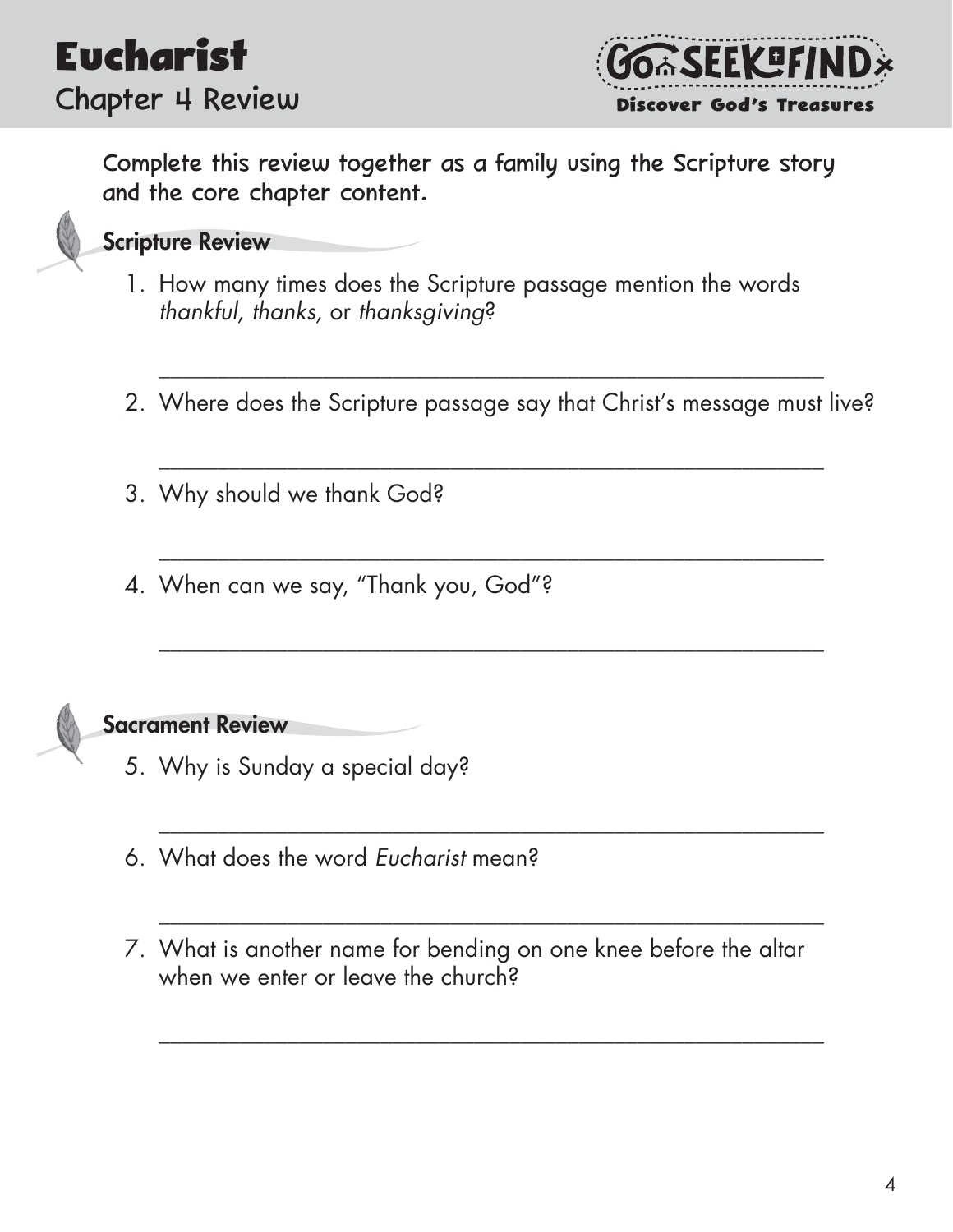





## Scripture Review

- 1. What happens to the seeds that fall on rocky ground?
- 2. What happens to the seeds that are planted among the thorn bushes?

\_\_\_\_\_\_\_\_\_\_\_\_\_\_\_\_\_\_\_\_\_\_\_\_\_\_\_\_\_\_\_\_\_\_\_\_\_\_\_\_\_\_\_\_\_\_\_\_\_\_\_\_\_\_\_\_\_

\_\_\_\_\_\_\_\_\_\_\_\_\_\_\_\_\_\_\_\_\_\_\_\_\_\_\_\_\_\_\_\_\_\_\_\_\_\_\_\_\_\_\_\_\_\_\_\_\_\_\_\_\_\_\_\_\_

\_\_\_\_\_\_\_\_\_\_\_\_\_\_\_\_\_\_\_\_\_\_\_\_\_\_\_\_\_\_\_\_\_\_\_\_\_\_\_\_\_\_\_\_\_\_\_\_\_\_\_\_\_\_\_\_\_

3. What happens to the seeds planted in good soil?



### Sacrament Review

4. What happens in the part of Mass called the Liturgy of the Word?

\_\_\_\_\_\_\_\_\_\_\_\_\_\_\_\_\_\_\_\_\_\_\_\_\_\_\_\_\_\_\_\_\_\_\_\_\_\_\_\_\_\_\_\_\_\_\_\_\_\_\_\_\_\_\_\_\_

\_\_\_\_\_\_\_\_\_\_\_\_\_\_\_\_\_\_\_\_\_\_\_\_\_\_\_\_\_\_\_\_\_\_\_\_\_\_\_\_\_\_\_\_\_\_\_\_\_\_\_\_\_\_\_\_\_

\_\_\_\_\_\_\_\_\_\_\_\_\_\_\_\_\_\_\_\_\_\_\_\_\_\_\_\_\_\_\_\_\_\_\_\_\_\_\_\_\_\_\_\_\_\_\_\_\_\_\_\_\_\_\_\_\_

- 5. What are the two main divisions of the Bible?
- 6. Which reading at Mass tells us about Jesus and his teachings?
- 7. At Mass, what is the name of the talk that the priest or deacon gives that helps us understand God's Word and how to follow it?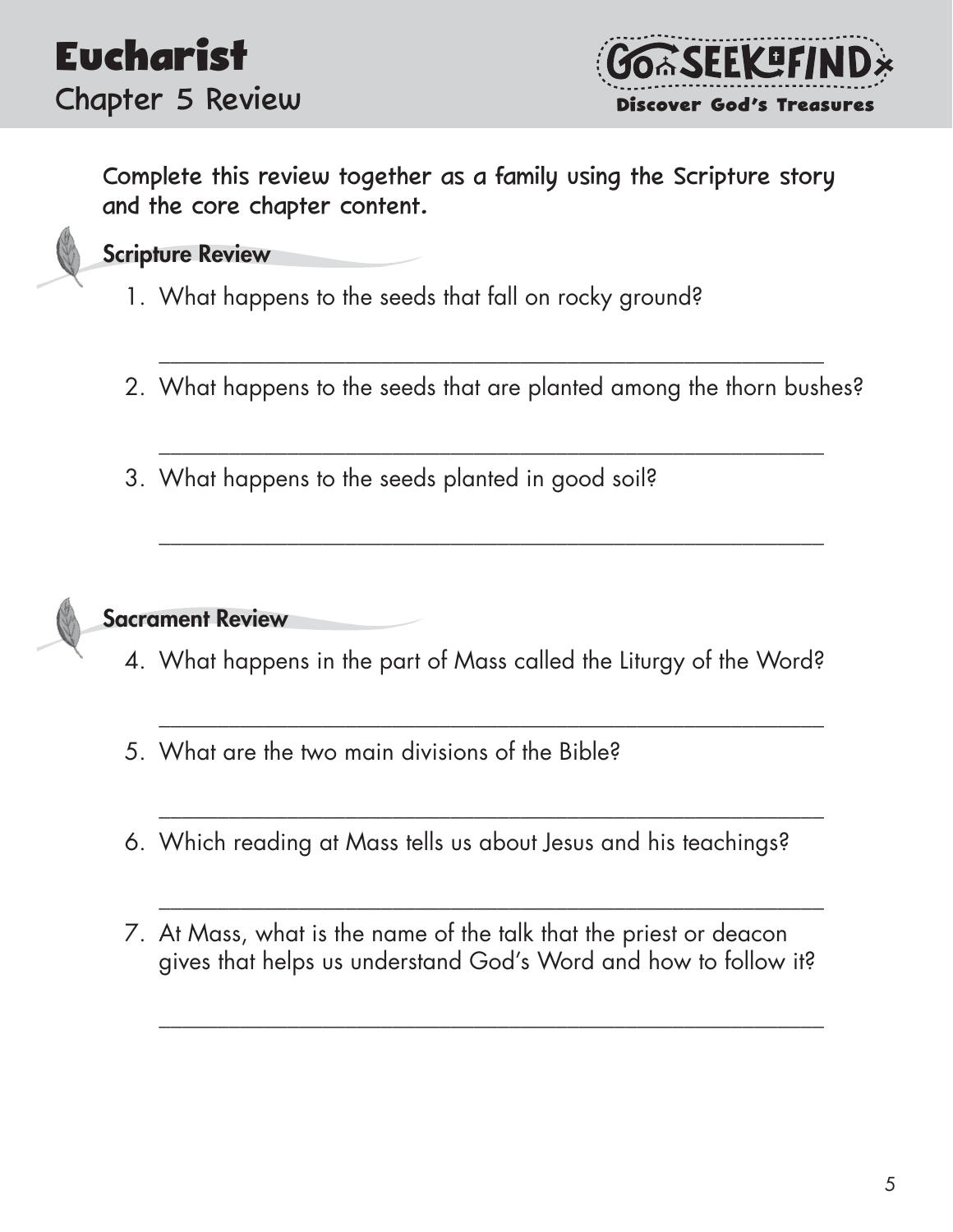





Scripture Review

- 1. What does it mean when Jesus prays that all of his followers will be one?
- 2. This Bible passage is part of a prayer that Jesus said where?

\_\_\_\_\_\_\_\_\_\_\_\_\_\_\_\_\_\_\_\_\_\_\_\_\_\_\_\_\_\_\_\_\_\_\_\_\_\_\_\_\_\_\_\_\_\_\_\_\_\_\_\_\_\_\_\_\_

\_\_\_\_\_\_\_\_\_\_\_\_\_\_\_\_\_\_\_\_\_\_\_\_\_\_\_\_\_\_\_\_\_\_\_\_\_\_\_\_\_\_\_\_\_\_\_\_\_\_\_\_\_\_\_\_\_

\_\_\_\_\_\_\_\_\_\_\_\_\_\_\_\_\_\_\_\_\_\_\_\_\_\_\_\_\_\_\_\_\_\_\_\_\_\_\_\_\_\_\_\_\_\_\_\_\_\_\_\_\_\_\_\_\_

3. What might happen if other people notice our love for one another and see our joy?



## Sacrament Review

4. Knowing that Catholics in our local community and around the world are going to Mass on Sunday helps us to remember what?

\_\_\_\_\_\_\_\_\_\_\_\_\_\_\_\_\_\_\_\_\_\_\_\_\_\_\_\_\_\_\_\_\_\_\_\_\_\_\_\_\_\_\_\_\_\_\_\_\_\_\_\_\_\_\_\_\_

\_\_\_\_\_\_\_\_\_\_\_\_\_\_\_\_\_\_\_\_\_\_\_\_\_\_\_\_\_\_\_\_\_\_\_\_\_\_\_\_\_\_\_\_\_\_\_\_\_\_\_\_\_\_\_\_\_

\_\_\_\_\_\_\_\_\_\_\_\_\_\_\_\_\_\_\_\_\_\_\_\_\_\_\_\_\_\_\_\_\_\_\_\_\_\_\_\_\_\_\_\_\_\_\_\_\_\_\_\_\_\_\_\_\_

- 5. What is another name for the statement of our shared beliefs we proclaim during the Profession of Faith?
- 6. Proclaiming the Nicene Creed together is a sign of what?
- 7. What are some beliefs we proclaim in a creed?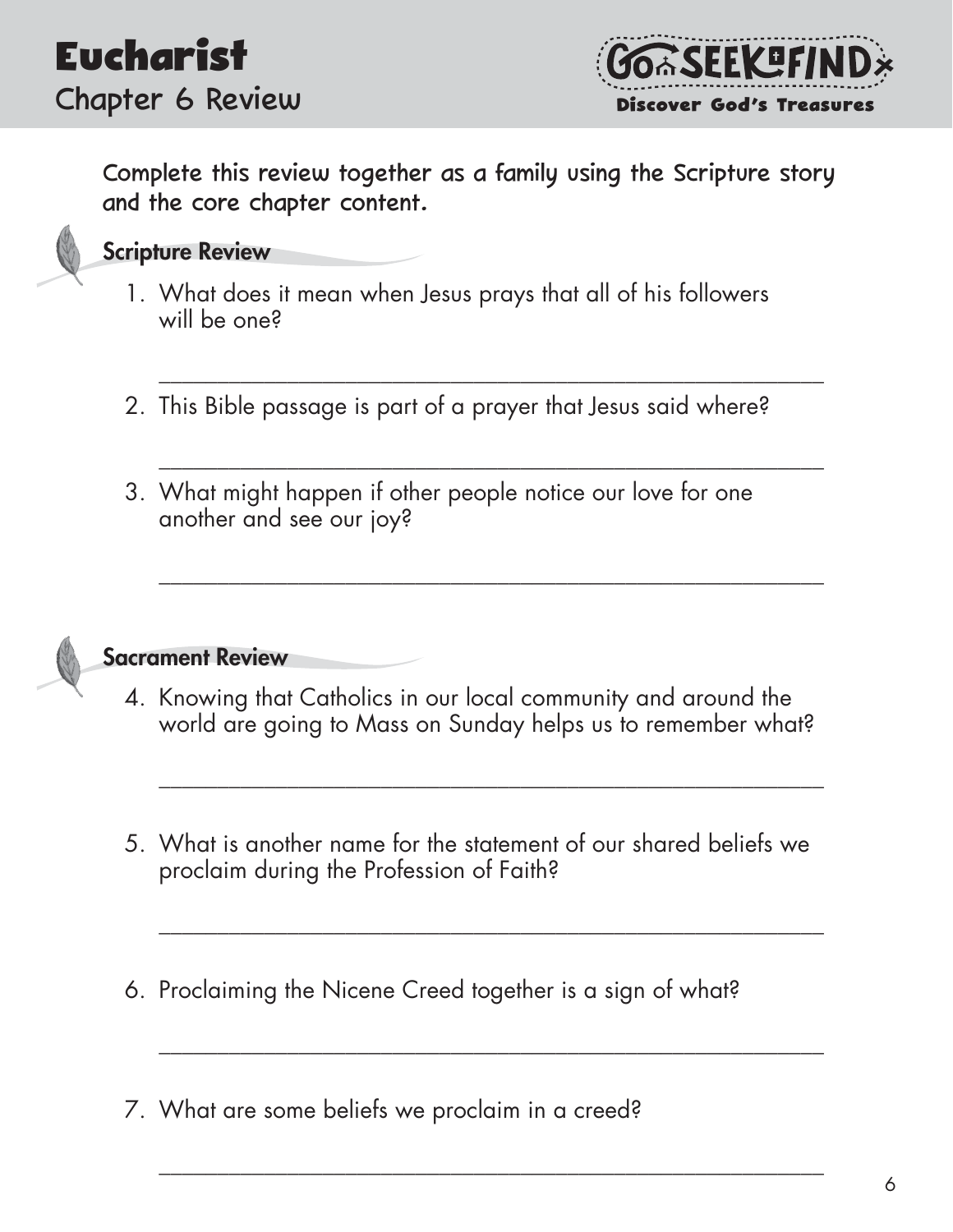





## Scripture Review

- 1. What did Jesus say after he took bread, gave thanks, broke it, and gave it to his disciples?
- 2. What did Jesus say after he took a cup, gave thanks, and handed it to the disciples?

\_\_\_\_\_\_\_\_\_\_\_\_\_\_\_\_\_\_\_\_\_\_\_\_\_\_\_\_\_\_\_\_\_\_\_\_\_\_\_\_\_\_\_\_\_\_\_\_\_\_\_\_\_\_\_\_\_

\_\_\_\_\_\_\_\_\_\_\_\_\_\_\_\_\_\_\_\_\_\_\_\_\_\_\_\_\_\_\_\_\_\_\_\_\_\_\_\_\_\_\_\_\_\_\_\_\_\_\_\_\_\_\_\_\_

\_\_\_\_\_\_\_\_\_\_\_\_\_\_\_\_\_\_\_\_\_\_\_\_\_\_\_\_\_\_\_\_\_\_\_\_\_\_\_\_\_\_\_\_\_\_\_\_\_\_\_\_\_\_\_\_\_

\_\_\_\_\_\_\_\_\_\_\_\_\_\_\_\_\_\_\_\_\_\_\_\_\_\_\_\_\_\_\_\_\_\_\_\_\_\_\_\_\_\_\_\_\_\_\_\_\_\_\_\_\_\_\_\_\_

- 3. Where did Jesus give us the gift of the Eucharist?
- 4. What do the bread and wine become at every Mass?



# Sacrament Review

- 5. What action begins the Liturgy of the Eucharist at Mass?
- 6. What prayer occurs in the Liturgy of the Eucharist in which we give thanks to God for the gift of his Son, Jesus, and for all of the blessings in our lives?

\_\_\_\_\_\_\_\_\_\_\_\_\_\_\_\_\_\_\_\_\_\_\_\_\_\_\_\_\_\_\_\_\_\_\_\_\_\_\_\_\_\_\_\_\_\_\_\_\_\_\_\_\_\_\_\_\_

7. What is the name of the time when the bread and wine, through the priest's words and actions and the power of the Holy Spirit, become the Body and Blood of Christ.

\_\_\_\_\_\_\_\_\_\_\_\_\_\_\_\_\_\_\_\_\_\_\_\_\_\_\_\_\_\_\_\_\_\_\_\_\_\_\_\_\_\_\_\_\_\_\_\_\_\_\_\_\_\_\_\_\_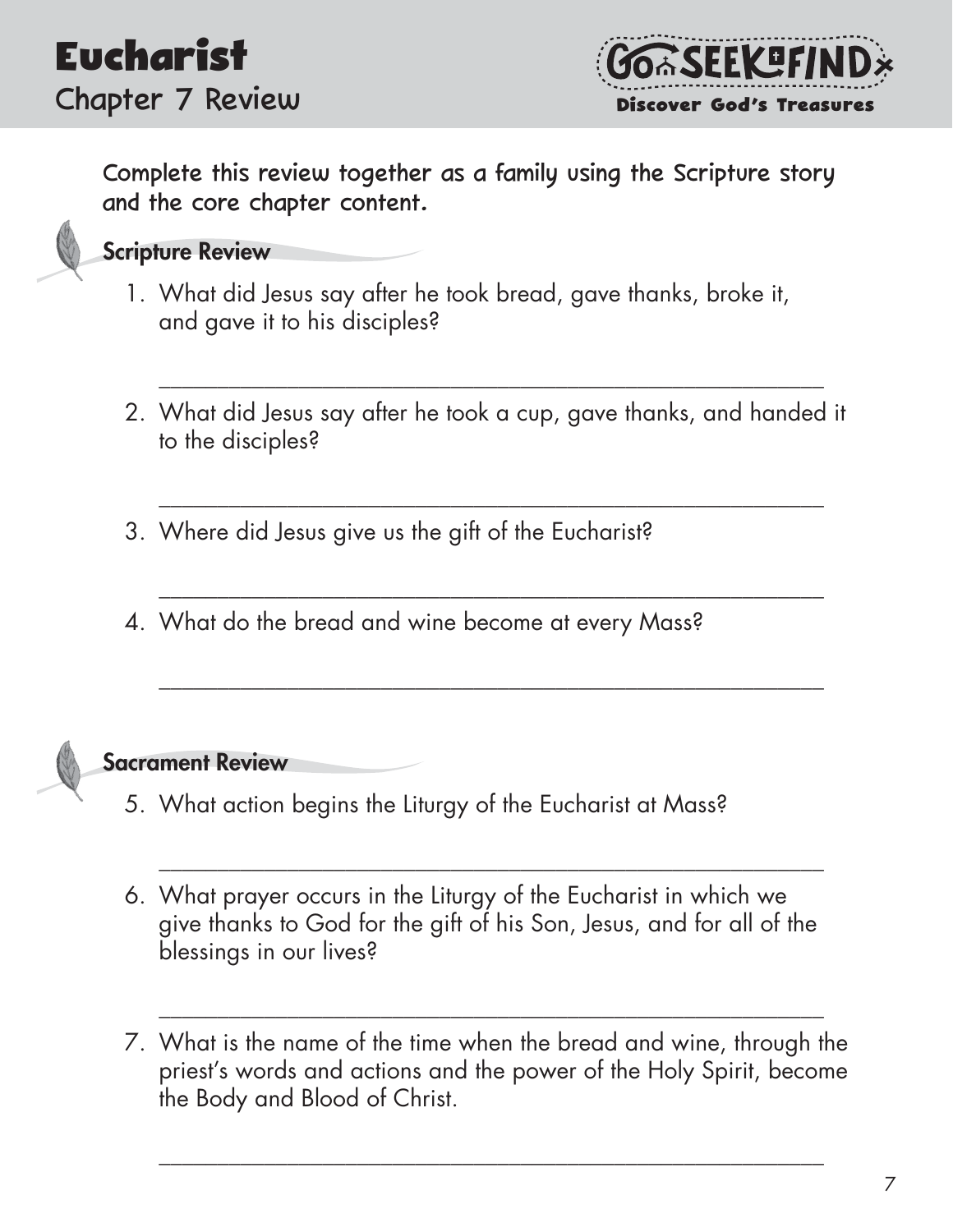



\_\_\_\_\_\_\_\_\_\_\_\_\_\_\_\_\_\_\_\_\_\_\_\_\_\_\_\_\_\_\_\_\_\_\_\_\_\_\_\_\_\_\_\_\_\_\_\_\_\_\_\_\_\_\_\_\_

\_\_\_\_\_\_\_\_\_\_\_\_\_\_\_\_\_\_\_\_\_\_\_\_\_\_\_\_\_\_\_\_\_\_\_\_\_\_\_\_\_\_\_\_\_\_\_\_\_\_\_\_\_\_\_\_\_

\_\_\_\_\_\_\_\_\_\_\_\_\_\_\_\_\_\_\_\_\_\_\_\_\_\_\_\_\_\_\_\_\_\_\_\_\_\_\_\_\_\_\_\_\_\_\_\_\_\_\_\_\_\_\_\_\_

### Scripture Review

- 1. What do we call the prayer presented in the Bible passage?
- 2. Why is the Lord's Prayer a special prayer?
- 3. What are several things we pray for in this prayer?



Sacrament Review

4. Why do we pray the Our Father, or Lord's Prayer, at every Mass?

\_\_\_\_\_\_\_\_\_\_\_\_\_\_\_\_\_\_\_\_\_\_\_\_\_\_\_\_\_\_\_\_\_\_\_\_\_\_\_\_\_\_\_\_\_\_\_\_\_\_\_\_\_\_\_\_\_

\_\_\_\_\_\_\_\_\_\_\_\_\_\_\_\_\_\_\_\_\_\_\_\_\_\_\_\_\_\_\_\_\_\_\_\_\_\_\_\_\_\_\_\_\_\_\_\_\_\_\_\_\_\_\_\_\_

\_\_\_\_\_\_\_\_\_\_\_\_\_\_\_\_\_\_\_\_\_\_\_\_\_\_\_\_\_\_\_\_\_\_\_\_\_\_\_\_\_\_\_\_\_\_\_\_\_\_\_\_\_\_\_\_\_

- 5. Why is the Our Father the perfect prayer for the Church to pray together?
- 6. What is the Kingdom of God?
- 7. What do we ask God about the Kingdom of God in the Our Father prayer?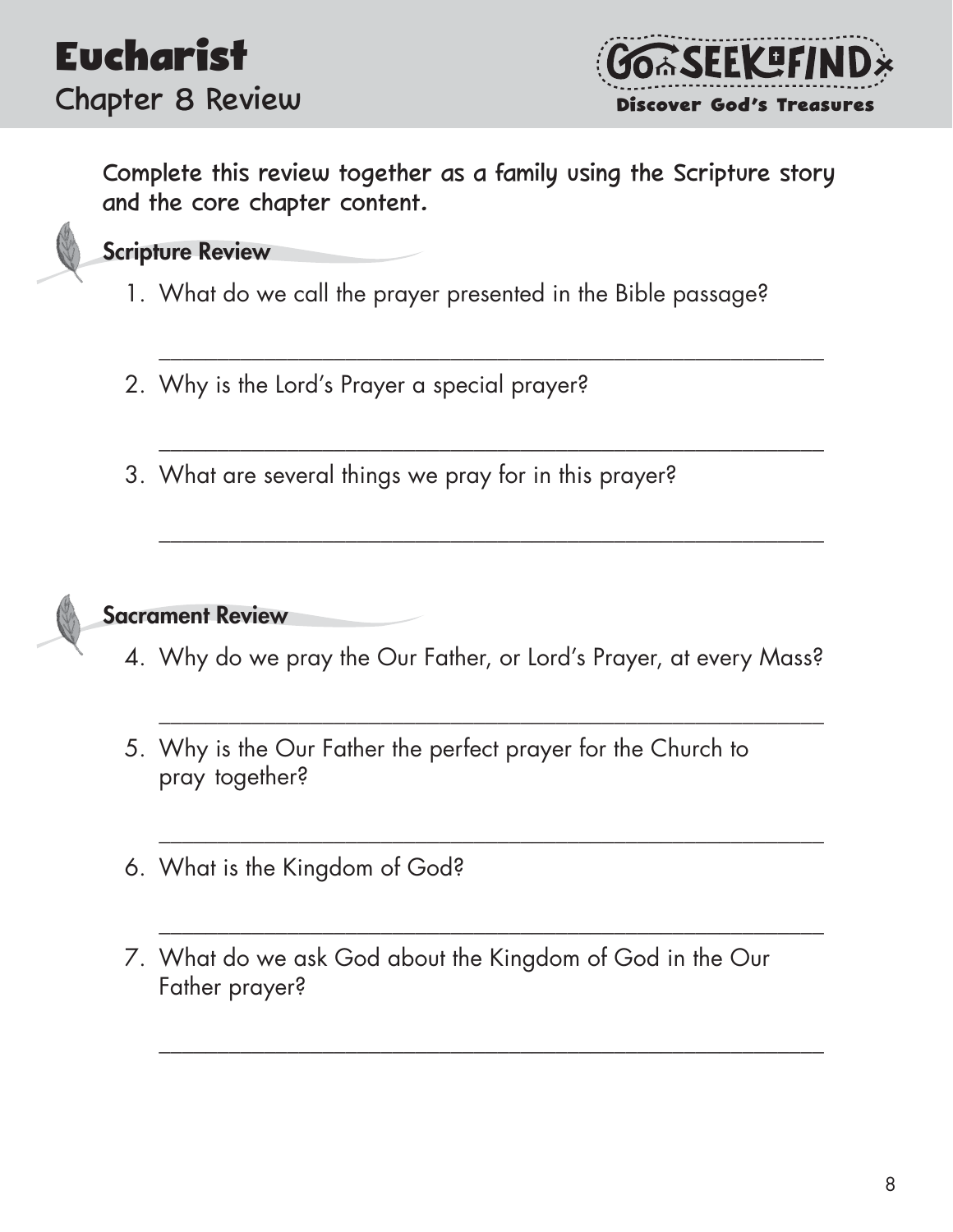



\_\_\_\_\_\_\_\_\_\_\_\_\_\_\_\_\_\_\_\_\_\_\_\_\_\_\_\_\_\_\_\_\_\_\_\_\_\_\_\_\_\_\_\_\_\_\_\_\_\_\_\_\_\_\_\_\_

\_\_\_\_\_\_\_\_\_\_\_\_\_\_\_\_\_\_\_\_\_\_\_\_\_\_\_\_\_\_\_\_\_\_\_\_\_\_\_\_\_\_\_\_\_\_\_\_\_\_\_\_\_\_\_\_\_

\_\_\_\_\_\_\_\_\_\_\_\_\_\_\_\_\_\_\_\_\_\_\_\_\_\_\_\_\_\_\_\_\_\_\_\_\_\_\_\_\_\_\_\_\_\_\_\_\_\_\_\_\_\_\_\_\_

\_\_\_\_\_\_\_\_\_\_\_\_\_\_\_\_\_\_\_\_\_\_\_\_\_\_\_\_\_\_\_\_\_\_\_\_\_\_\_\_\_\_\_\_\_\_\_\_\_\_\_\_\_\_\_\_\_

\_\_\_\_\_\_\_\_\_\_\_\_\_\_\_\_\_\_\_\_\_\_\_\_\_\_\_\_\_\_\_\_\_\_\_\_\_\_\_\_\_\_\_\_\_\_\_\_\_\_\_\_\_\_\_\_\_

\_\_\_\_\_\_\_\_\_\_\_\_\_\_\_\_\_\_\_\_\_\_\_\_\_\_\_\_\_\_\_\_\_\_\_\_\_\_\_\_\_\_\_\_\_\_\_\_\_\_\_\_\_\_\_\_\_

\_\_\_\_\_\_\_\_\_\_\_\_\_\_\_\_\_\_\_\_\_\_\_\_\_\_\_\_\_\_\_\_\_\_\_\_\_\_\_\_\_\_\_\_\_\_\_\_\_\_\_\_\_\_\_\_\_

#### Scripture Review

- 1. Why were the disciples sad?
- 2. What happened when Jesus blessed and broke bread and gave it to the two disciples?
- 3. What does this story tell us about Jesus and us?



- 4. *Holy Communion* is another name we use for what?
- 5. What does the word *communion* mean?
- 6. What actions during the Communion Rite show unity or oneness?
- 7. What is our response after the minister of Communion says, "The Body of Christ" and "The Blood of Christ"?